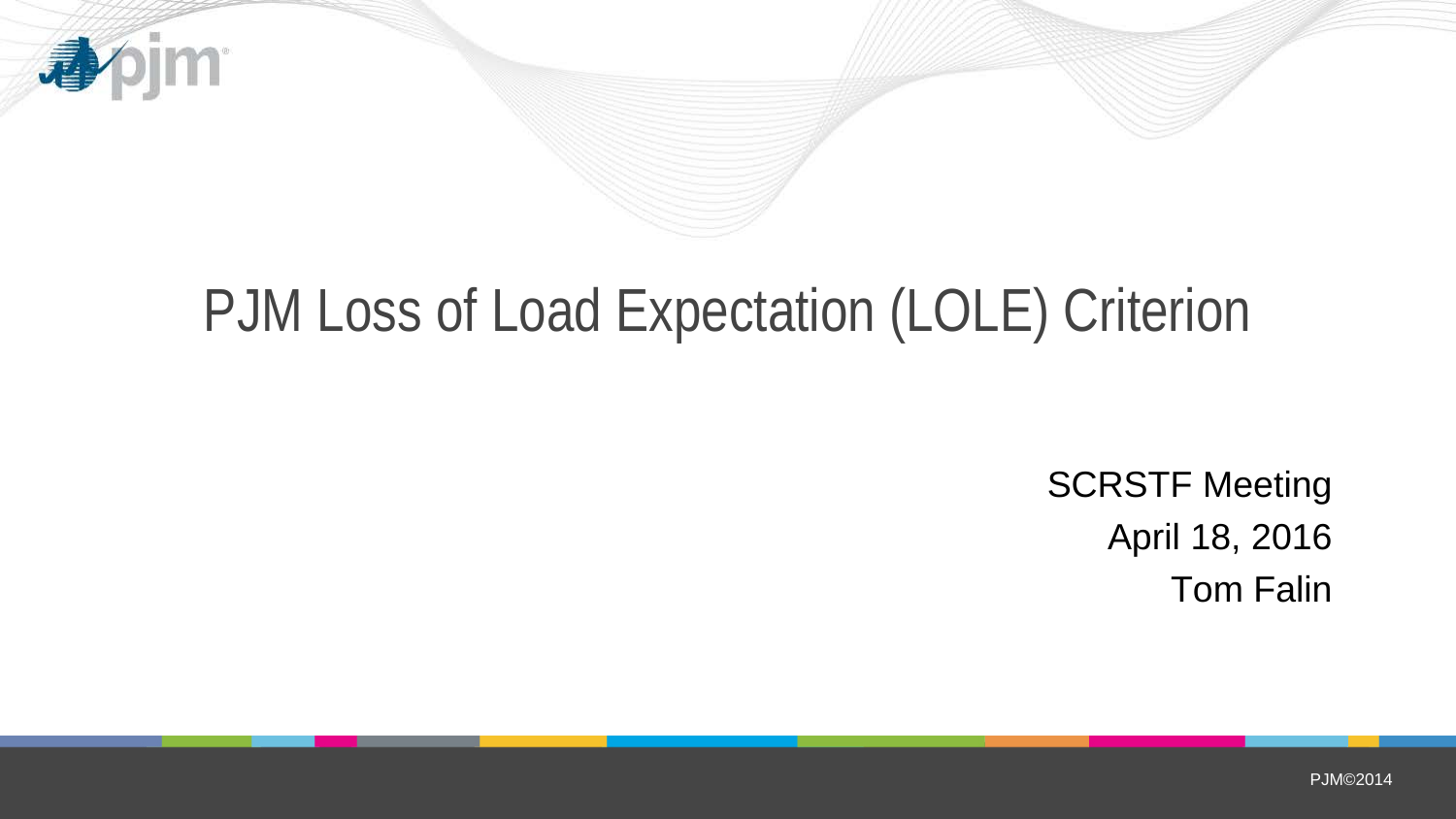

<http://www.nerc.com/pa/Stand/Reliability%20Standards/BAL-502-RFC-02.pdf>

#### **B.** Requirements

- **R1** The Planning Coordinator shall perform and document a Resource Adequacy analysis annually. The Resource Adequacy analysis shall *[Violation Risk Factor: Medium]*:
	- Calculate a planning reserve margin that will result in the sum of the probabilities **R1.1** for loss of Load for the integrated peak hour for all days of each planning year<sup>1</sup> analyzed (per R1.2) being equal to  $0.1$ . (This is comparable to a "one day in 10 year" criterion).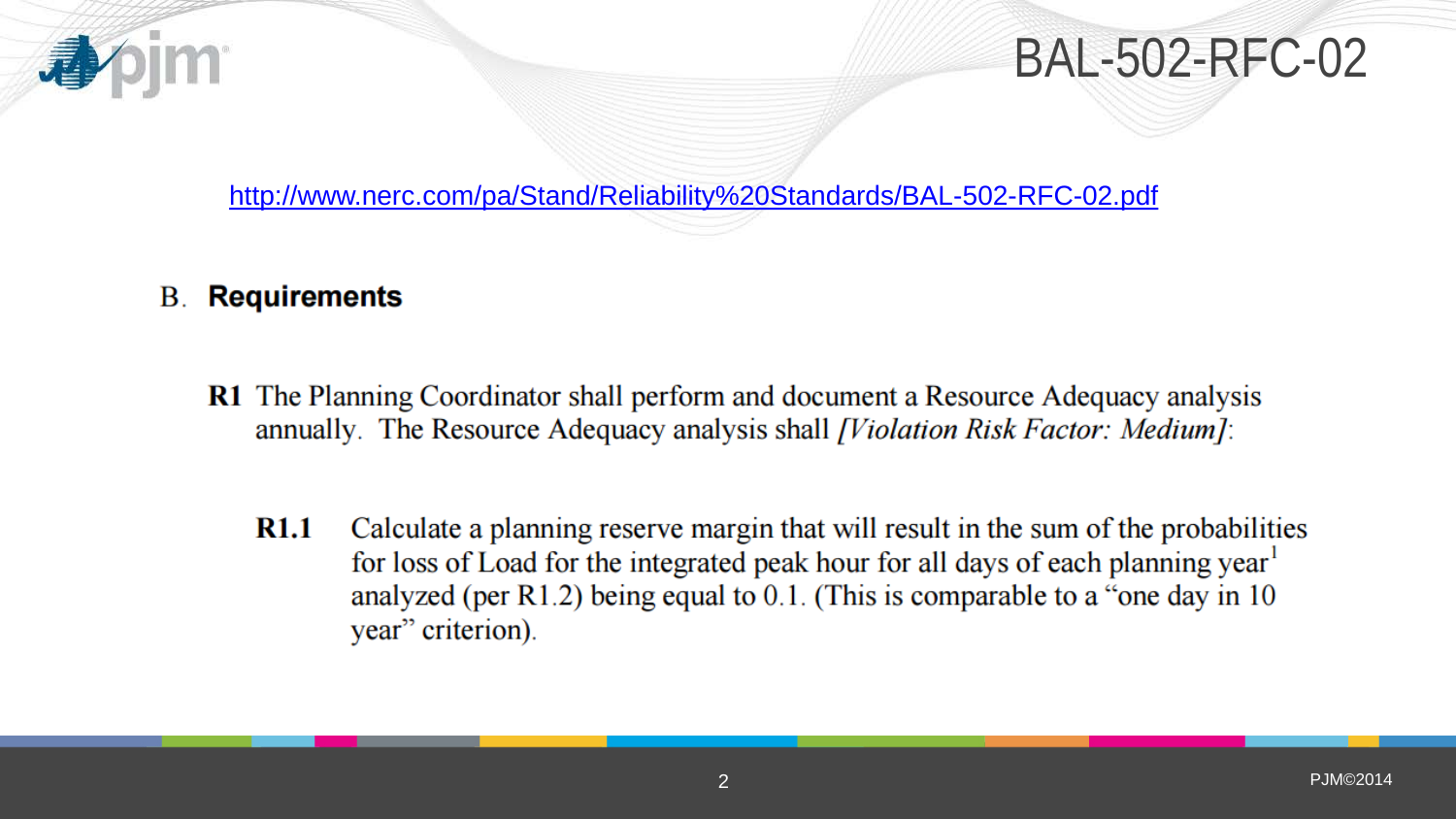

#### BAL-502-RFC-02

- R2 The Planning Coordinator shall annually document the projected Load and resource capability, for each area or Transmission constrained sub-area identified in the Resource Adequacy analysis [Violation Risk Factor: Lower].
	- $R2.1$ This documentation shall cover each of the years in Year One through ten.
	- $R2.2$ This documentation shall include the planning reserve margin calculated per requirement R1.1 for each of the three years in the analysis.
	- The documentation as specified per requirement R2.1 and R2.2 shall be publicly posted  $R2.3$ no later than 30 calendar days prior to the beginning of Year One.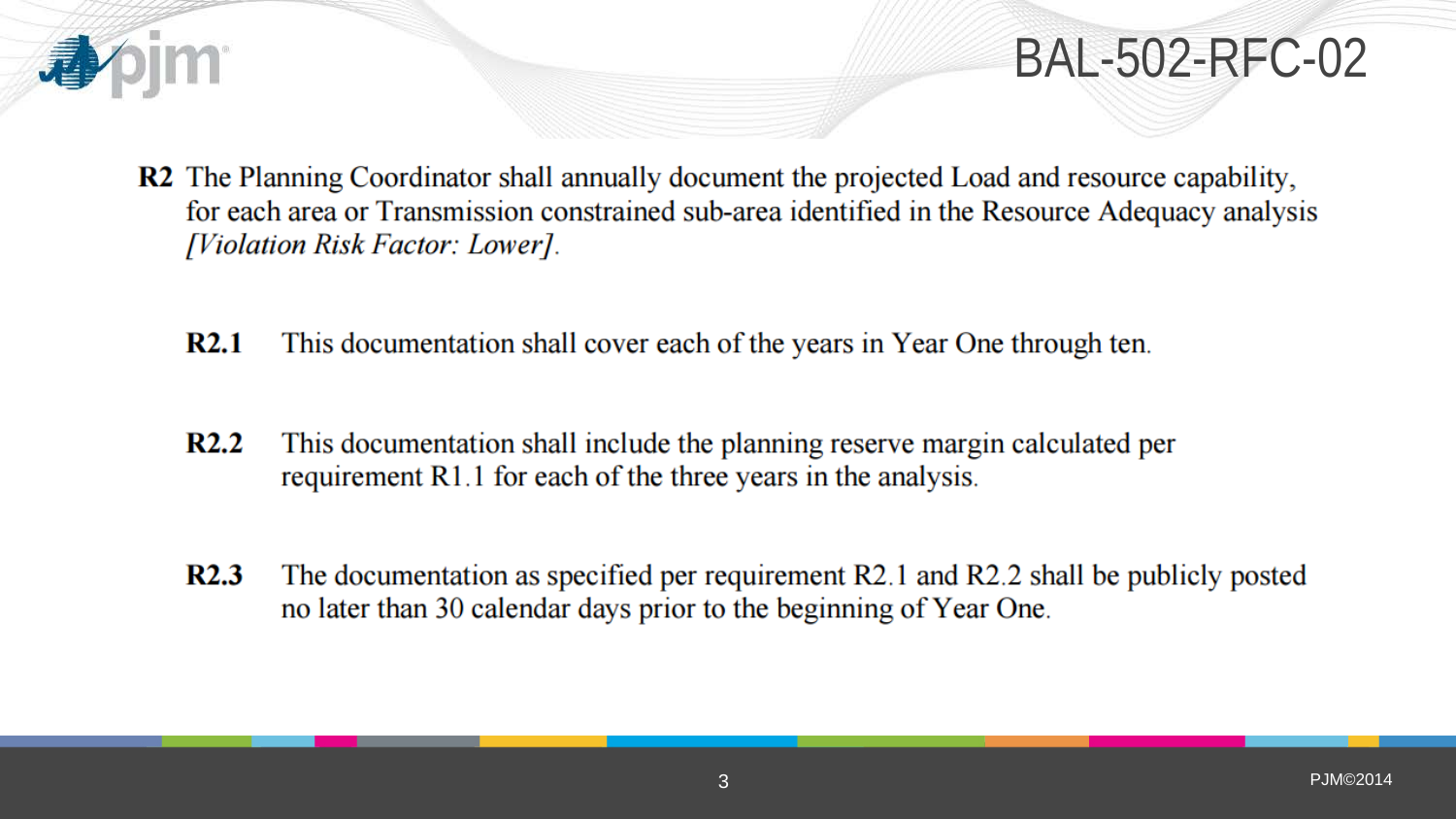



- Objective of the IRM Study is to compute the minimum installed reserve margin required to satisfy the "1 in 10" LOLE standard.
- PJM is a summer-peaking region. (The winter W/N peak is typically about 85% of the summer W/N peak.)
- Therefore, the IRM is minimized when virtually all the annual LOLE risk is permitted in the summer.
- With all the loss of load risk in the summer, the non-summer LOLE risk must be essentially zero. The non-summer period must also allow for generator planned maintenance. These two factors are why the winter reserves must be  $\sim$ 35% to satisfy the "1 in 10" LOLE criterion.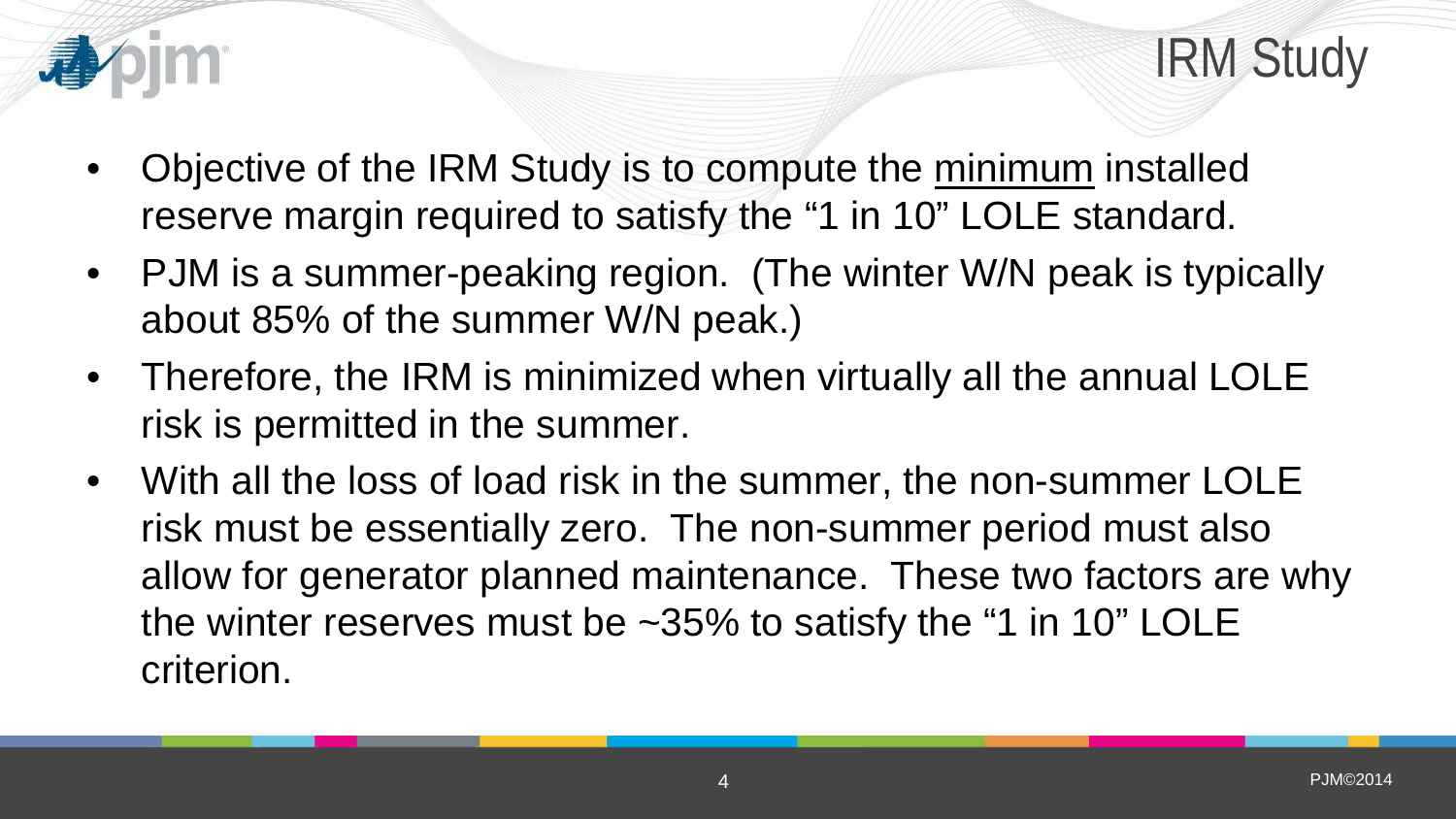Seasonal Reserve Levels



**im** 

PJM©2014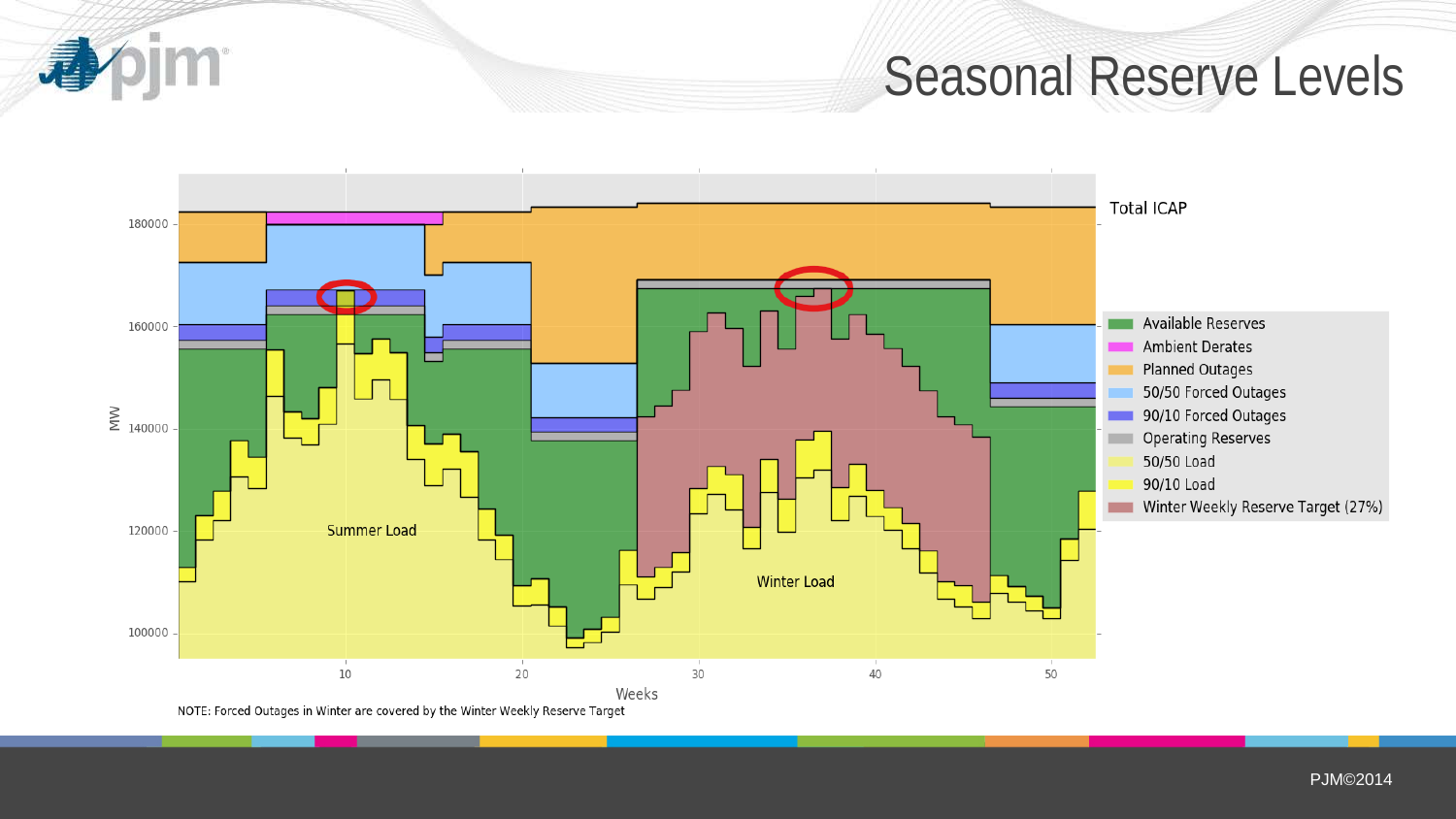

# Limited Product Constraints under Capacity Performance

SCRSTF Meeting April 18, 2016 Tom Falin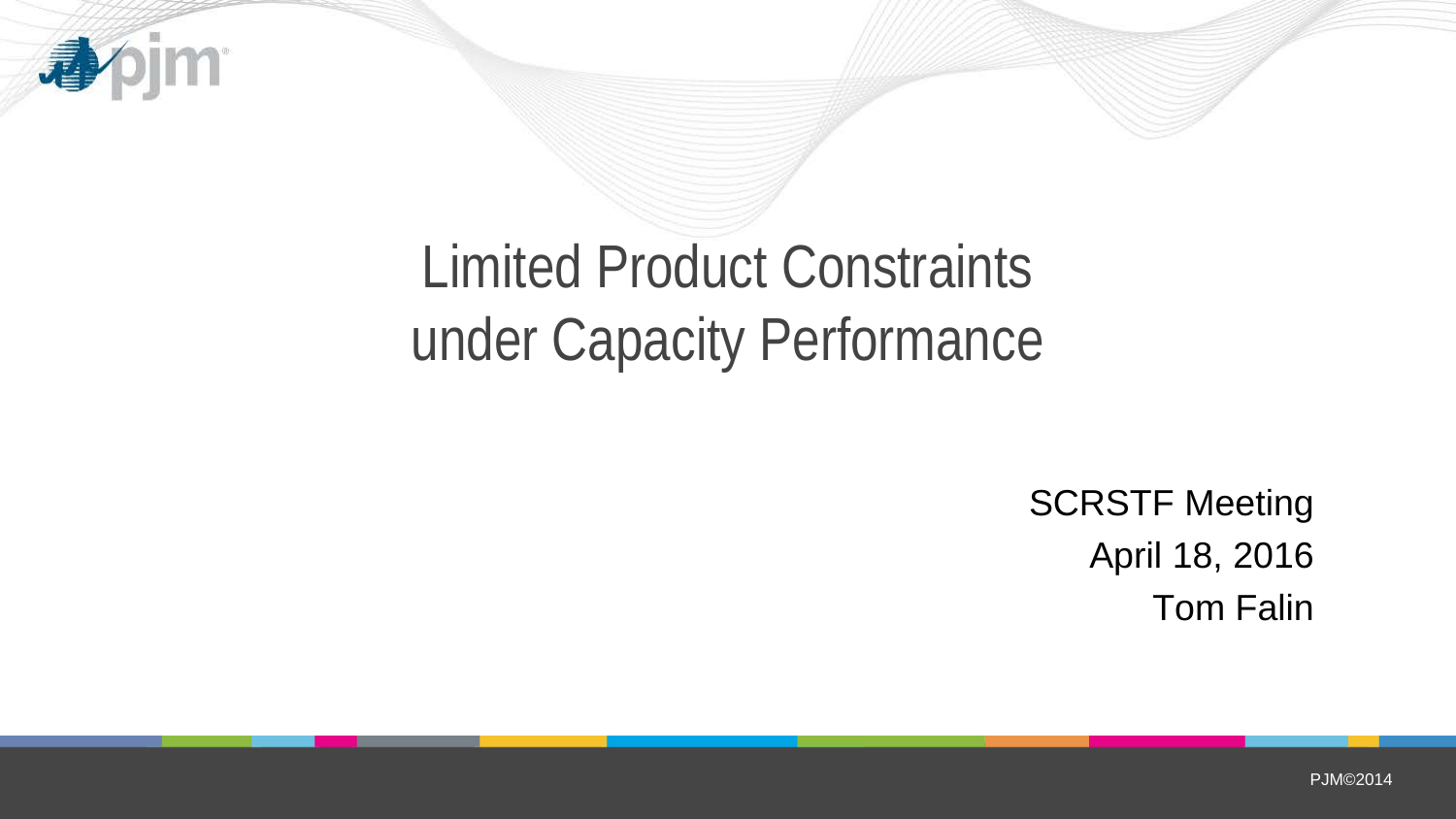



- The Capacity Performance rules allow RPM participation of Limited Availability Resources for the 2018/19 and 2019/20 Delivery Years.
- Base Capacity DR is available for interruption every day from June 1 through September 30 and unavailable rest of DY.
- Base Capacity Generation is assumed unavailable only during the peak winter week.
- Constraints must be established on the two Limited Availability products to ensure reliability is maintained at close to "1 in 10" LOLE.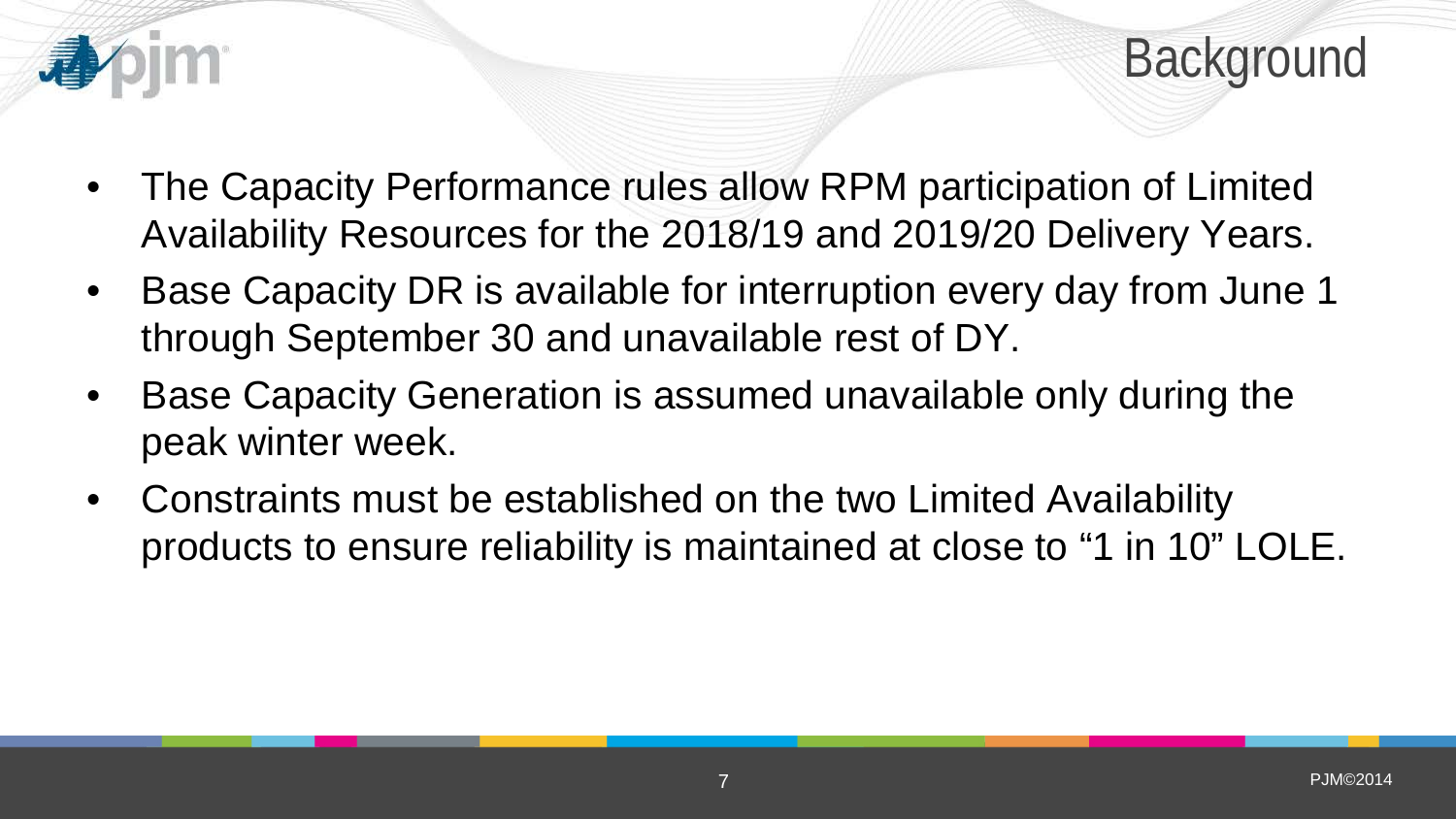

### Limited-Availability Resources

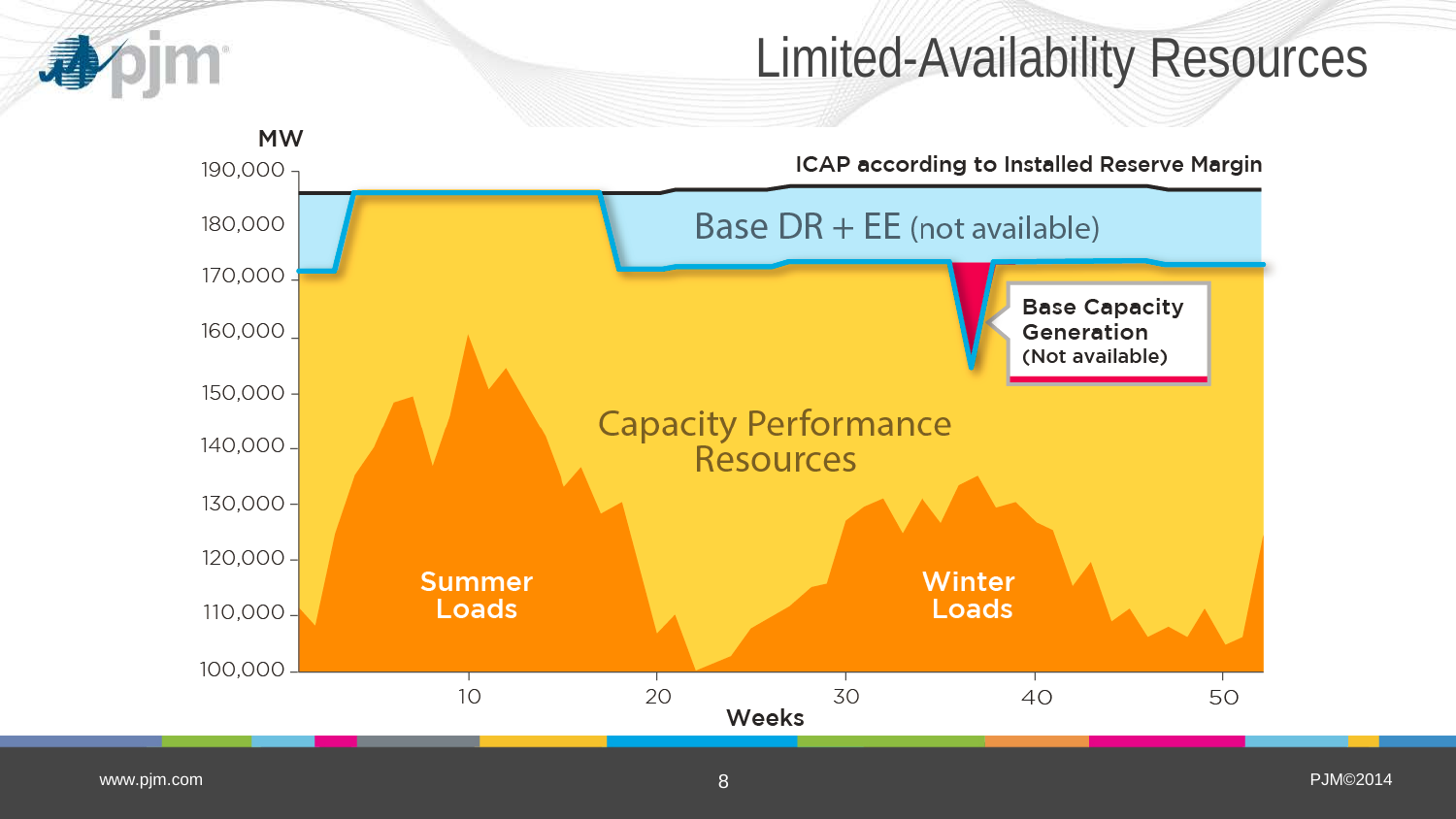

## Constraint Methodology

- Constraints are computed using the LOLE model PRISM and the most recent IRM Study case for the respective DY.
- The amount of Base Capacity DR is increased in the case until the PJM LOLE is increased by 5%. This establishes the Base Capacity Demand Resource Constraint.
- Base Capacity Generation is then added to the case until the combined impact of both Limited-Availability products increases the PJM LOLE by 10%. This establishes the Base Capacity Resource Constraint.